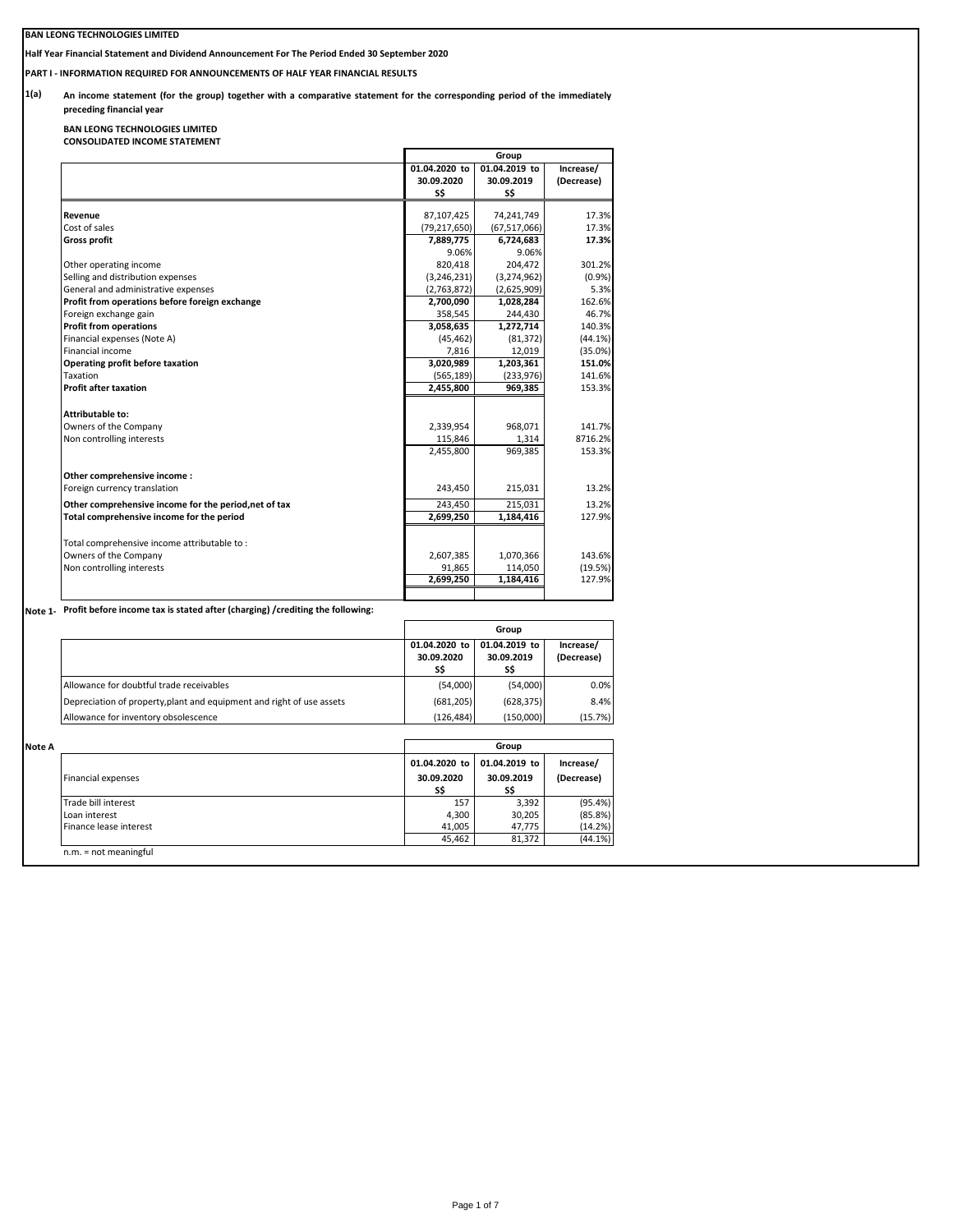#### **1(b)(i)** A statement of financial position (for the issuer and group), together with a comparative statement as at the end of the **immediately preceding financial year**

# **BAN LEONG TECHNOLOGIES LIMITED STATEMENT OF FINANCIAL POSITION**

|                                              | Group          |                | Company        |                |  |
|----------------------------------------------|----------------|----------------|----------------|----------------|--|
|                                              | 30.09.2020     | 31.03.2020     | 30.09.2020     | 31.03.2020     |  |
|                                              | S\$            | S\$            | S\$            | S\$            |  |
| <b>Non-current assets</b>                    |                |                |                |                |  |
| Property, plant and equipment                | 1,042,293      | 1,236,088      | 924,864        | 1,096,649      |  |
| Right of use assets                          | 2,483,341      | 2,944,601      | 2,215,420      | 2,537,595      |  |
| Investment in subsidiaries                   |                |                | 119,182        | 119,182        |  |
| Investment in unquoted equity shares         |                |                |                |                |  |
| Deferred tax assets                          | 30,395         | 30,275         |                |                |  |
|                                              | 3,556,029      | 4,210,964      | 3,259,466      | 3,753,426      |  |
| <b>Current assets</b>                        |                |                |                |                |  |
| Inventories                                  | 23,847,245     | 21,136,221     | 12,875,038     | 11,250,905     |  |
| Trade receivables                            | 21,773,118     | 22,059,899     | 18,141,675     | 20,885,492     |  |
| Other receivables and deposits               | 924,931        | 4,466,904      | 492,796        | 3,618,677      |  |
| Prepayments                                  | 221,199        | 206,240        | 183,584        | 174,527        |  |
| Cash and cash equivalents                    | 11,960,941     | 14,842,141     | 6,785,514      | 9,462,906      |  |
|                                              | 58,727,434     | 62,711,405     | 38,478,607     | 45,392,507     |  |
| <b>Current Liabilities</b>                   |                |                |                |                |  |
| Trade payables                               | (14,834,621)   | (17,590,455)   | (10, 108, 719) | (14, 558, 930) |  |
| Bills payable to banks (unsecured)           |                | (773, 652)     |                | (773, 652)     |  |
| Short-term loans                             |                | (3,350,000)    |                | (3,350,000)    |  |
| Other payables and accruals                  | (8,661,017)    | (7, 562, 722)  | (6,653,349)    | (6,863,125)    |  |
| Lease liability - current                    | (814, 638)     | (900, 216)     | (676, 223)     | (691, 014)     |  |
| Income tax payable                           | (1,028,327)    | (649, 561)     | (801, 072)     | (523, 385)     |  |
|                                              | (25, 338, 603) | (30, 826, 606) | (18, 239, 363) | (26, 760, 106) |  |
| <b>Net current assets</b>                    | 33,388,831     | 31,884,799     | 20,239,244     | 18,632,401     |  |
| <b>Non-current liabilities</b>               |                |                |                |                |  |
| Lease liability - non current                | (1,746,604)    | (2, 157, 481)  | (1,626,378)    | (1,965,564)    |  |
| Deferred tax liabilities                     | (57, 666)      | (57, 666)      | (57, 666)      | (57, 666)      |  |
| Net assets                                   | 35,140,590     | 33,880,616     | 21,814,666     | 20,362,597     |  |
|                                              |                |                |                |                |  |
| Equity attributable to owners of the Company |                |                |                |                |  |
| Share capital                                | 11,173,106     | 11,173,106     | 11,173,106     | 11,173,106     |  |
| Returned shares                              | (104, 822)     | (104, 822)     | (104, 822)     | (104, 822)     |  |
| Treasury shares                              | (586, 632)     | (570, 703)     | (586, 632)     | (570, 703)     |  |
| Other reserve                                | 65,685         | 65,685         |                |                |  |
| Retained earnings                            | 22,064,793     | 21,148,186     | 11,333,014     | 9,865,016      |  |
| Foreign currency translation reserve         | 307,466        | 40,035         |                |                |  |
|                                              | 32,919,596     | 31,751,487     | 21,814,666     | 20,362,597     |  |
| Non-controlling interests                    | 2,220,994      | 2,129,129      |                |                |  |
| <b>Total equity</b>                          | 35,140,590     | 33,880,616     | 21,814,666     | 20,362,597     |  |
|                                              |                |                |                |                |  |

## **1(b)(ii) Aggregate amount of group's borrowings and debt securities**

**Amount repayable in one year or less, or on demand**

| 30.09.2020 |           | 31.03.2020 |                        |  |
|------------|-----------|------------|------------------------|--|
| Secured    | Unsecured | Secured    | Jnsecured              |  |
| 36.490     | -         | 35,598     | CFT<br>ำว<br>1.123.0DZ |  |

**Amount repayable after one year**

| 30.09.2020 |           |         | 31.03.2020 |
|------------|-----------|---------|------------|
| Secured    | Jnsecured | Secured | Unsecured  |
| 132.448    | -         | 150.871 | -          |

**Details of any collateral**

Finance lease is secured by the fixed assets acquired under the lease arrangement.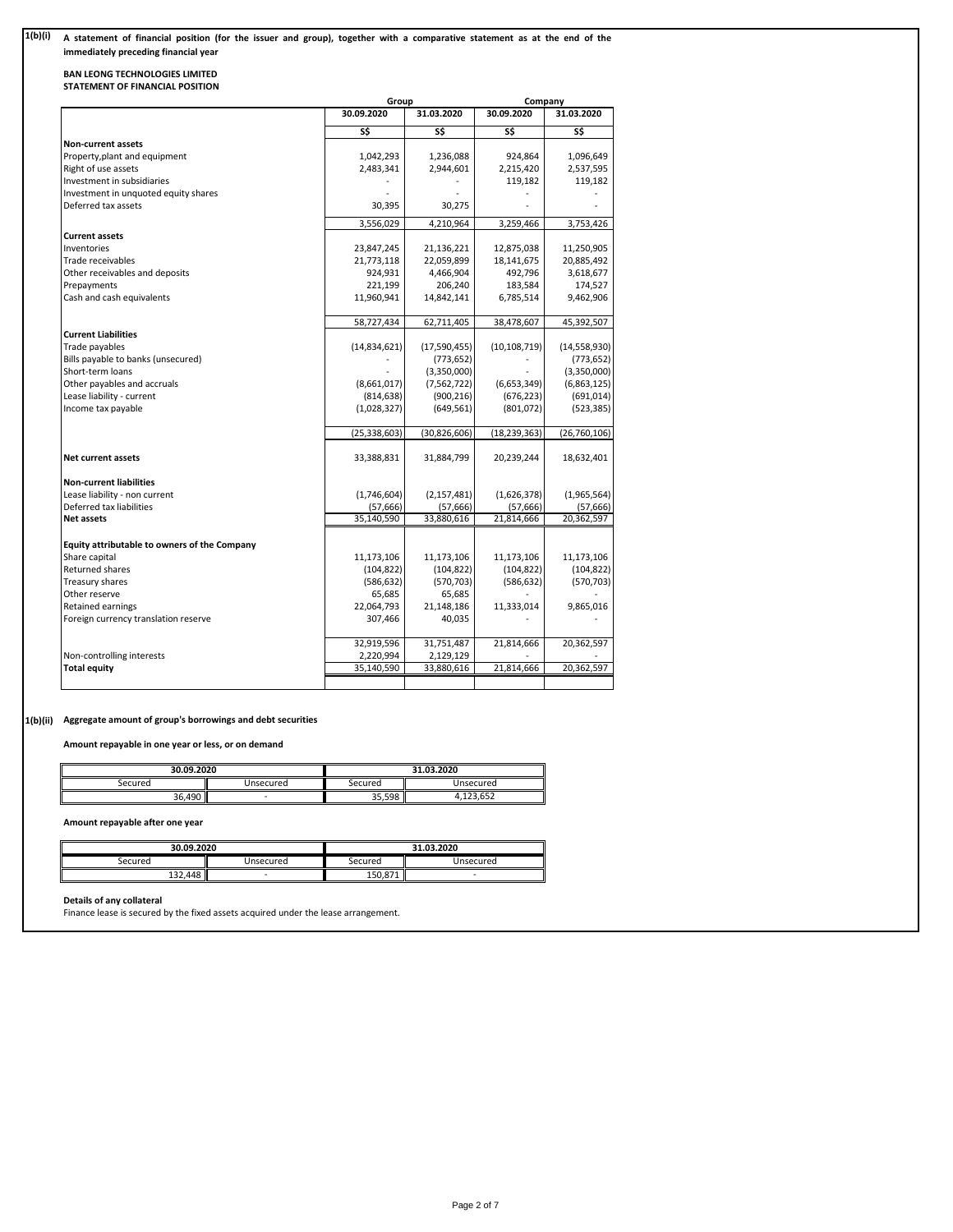| 1(c) | A cash flow statement (for the group), together with a comparative statement for the corresponding period of the immediately<br>preceding financial year. |
|------|-----------------------------------------------------------------------------------------------------------------------------------------------------------|
|      |                                                                                                                                                           |

# **BAN LEONG TECHNOLOGIES LIMITED**

|                                                                       | Group                              |                                    |
|-----------------------------------------------------------------------|------------------------------------|------------------------------------|
|                                                                       | 01.04.2020 to<br>30.09.2020<br>S\$ | 01.04.2019 to<br>30.09.2019<br>S\$ |
| Cash flows from operating activities                                  |                                    |                                    |
| Profit before taxation                                                | 3,020,989                          | 1,203,361                          |
| Adjustments for:                                                      |                                    |                                    |
| Depreciation of property, plant and equipment and right of use assets | 681,205                            | 628,375                            |
| Gain on disposal of property, plant and equipment                     | (359)                              | (2, 438)                           |
| Allowance for doubtful trade receivables                              | 54,000                             | 54,000                             |
| Allowance for inventory obsolescence                                  | 126,484                            | 150,000                            |
| Interest expense                                                      | 45,462                             | 81,372                             |
| Interest income                                                       | (7, 816)                           | (12, 019)                          |
| <b>Translation difference</b>                                         | 276,869                            | 59,058                             |
| Operating cash flows before working capital changes                   | 4,196,834                          | 2,161,709                          |
| (Increase)/decrease in                                                |                                    |                                    |
| Inventories                                                           | (2,837,508)                        | 102,000                            |
| Trade receivables                                                     | 232,781                            | 3,399,969                          |
| Other receivables and deposits                                        | 3,541,973                          | 1,065,569                          |
| Prepayments                                                           | (14, 959)                          | (15,090)                           |
| Increase/(decrease) in :                                              |                                    |                                    |
| Trade payables                                                        | (2,755,834)                        | (6,897,879)                        |
| Bills payable to banks (unsecured)                                    | (773, 652)                         | (457, 568)                         |
| Other payables and accruals                                           | 1,098,295                          | (691, 502)                         |
| (Repayment of)/proceeds from short-term loans                         | (3,350,000)                        | 500,000                            |
| Cash used in operations                                               | (662,070)                          | (832, 792)                         |
| Interest expense paid                                                 | (45, 462)                          | (81, 372)                          |
| Interest income received                                              | 7,816                              | 12,019                             |
| Income tax paid                                                       | (186, 543)                         | (341, 261)                         |
| Net cash used in operating activities                                 | (886, 259)                         | (1,243,406)                        |
| Cash flows from investing activities                                  |                                    |                                    |
| Proceeds from disposal of property, plant and equipment               | 26,778                             | 2,493                              |
| Purchase of property, plant and equipment                             | (58, 587)                          | (546, 043)                         |
| Net cash used in investing activities                                 | (31, 809)                          | (543, 550)                         |
| Cash flow from financing activities                                   |                                    |                                    |
| Repayment of principal portion of lease liabilities                   | (491, 057)                         | (455, 604)                         |
| Purchase of treasury shares                                           | (15, 929)                          |                                    |
| Dividend paid                                                         | (1, 423, 347)                      | (1, 135, 821)                      |
| Net cash used in financing activities                                 | (1,930,333)                        | (1,591,425)                        |
| Net decrease in cash and cash equivalents                             | (2,848,401)                        | (3,378,381)                        |
| Effect of exchange rate changes on cash and cash equivalents          | (32, 799)                          | 149,839                            |
| Cash and cash equivalents at the beginning of the period              | 14,842,141                         | 13,494,085                         |
| Cash and cash equivalents at the end of the period                    | 11,960,941                         | 10,265,543                         |
|                                                                       |                                    |                                    |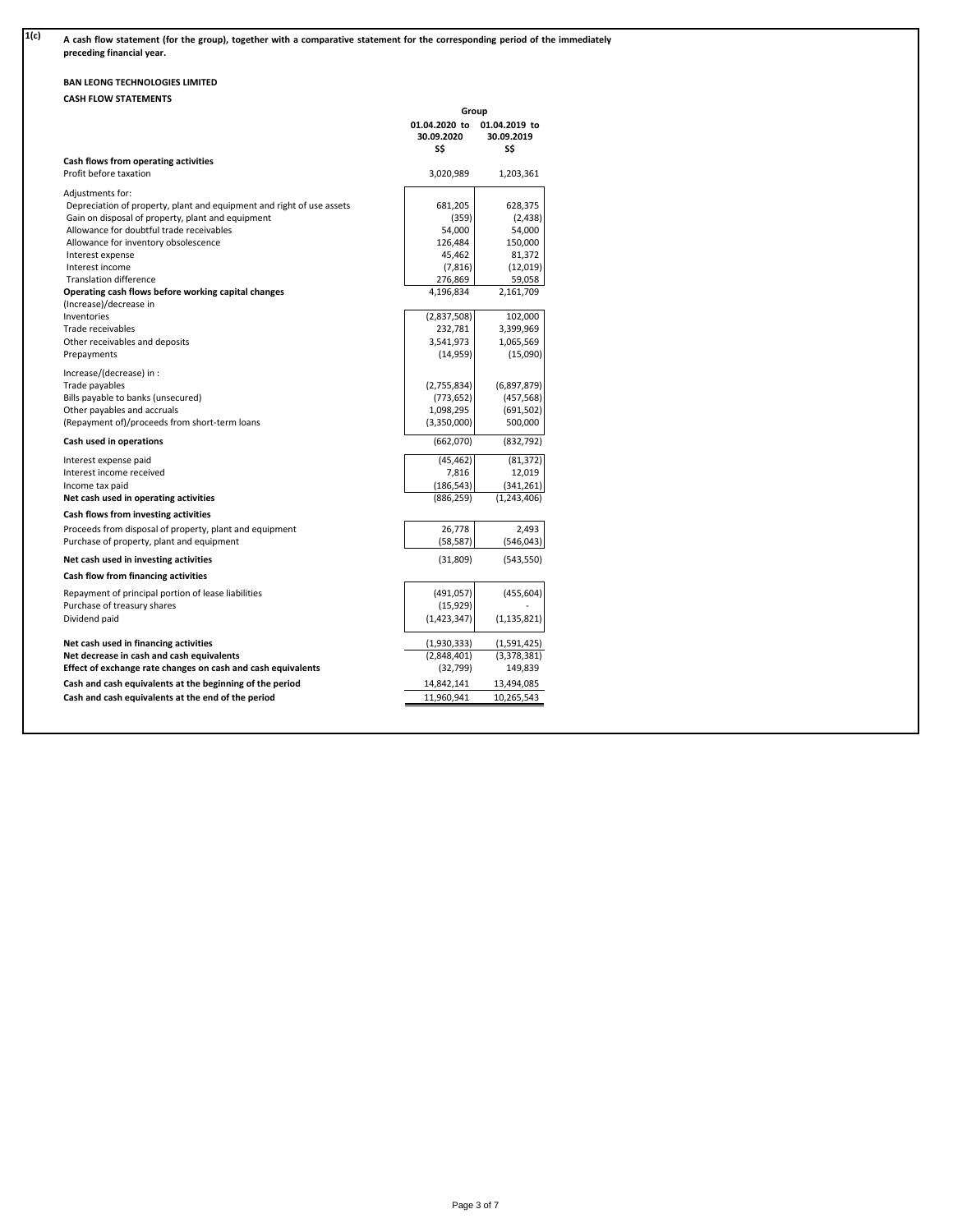### 1 (d)(i) A statement (for the issuer and group) showing either (i) all changes in the equity or (ii) changes in equity other than those arising

| from capitalisation issues and distributions to shareholders, together with a comparative statement for the corresponding period<br>STATEMENT OF CHANGES IN EQUITY |                                       |                                   |            |                 |                                    |         |                                                         |                     |                     |
|--------------------------------------------------------------------------------------------------------------------------------------------------------------------|---------------------------------------|-----------------------------------|------------|-----------------|------------------------------------|---------|---------------------------------------------------------|---------------------|---------------------|
|                                                                                                                                                                    | Attributable to owners of the Company |                                   |            |                 |                                    |         |                                                         |                     |                     |
|                                                                                                                                                                    |                                       |                                   |            | <b>Retained</b> | Foreign<br>currency<br>translation | Other   | <b>Total equity</b><br>attributable to<br>owners of the | Non-<br>controlling |                     |
| 2020/21 Group                                                                                                                                                      | Share capital                         | Returned shares   Treasury shares |            | earnings        | reserves                           | Reserve | parent                                                  | interests           | <b>Total equity</b> |
| Opening balance at 1 April 2020                                                                                                                                    | 11,173,106                            | (104, 822)                        | (570, 703) | 21,148,186      | 40,035                             | 65,685  | 31,751,487                                              | 2,129,129           | 33,880,616          |
| Profit for the period                                                                                                                                              |                                       |                                   |            | 2,339,954       |                                    |         | 2,339,954                                               | 115,846             | 2,455,800           |
| Other comprehensive income for the period                                                                                                                          |                                       |                                   |            |                 | 267,431                            |         | 267,431                                                 | (23,981)            | 243,450             |
| Total comprehensive income for the period                                                                                                                          |                                       |                                   |            | 2,339,954       | 267,431                            |         | 2,607,385                                               | 91,865              | 2,699,250           |
| Purchase of treasury shares                                                                                                                                        |                                       | -                                 | (15, 929)  |                 |                                    |         | (15, 929)                                               |                     | (15,929)            |
| <b>Dividends</b>                                                                                                                                                   |                                       |                                   |            | (1,423,347)     |                                    |         | (1,423,347)                                             |                     | (1,423,347)         |
| Balance as at 30 September 2020                                                                                                                                    | 11,173,106                            | (104, 822)                        | (586, 632) | 22,064,793      | 307,466                            | 65,685  | 32,919,596                                              | 2,220,994           | 35,140,590          |

|                                           | Attributable to owners of the Company |                                 |                          |                      |                                                |                          |                                                                   |                                  |                     |
|-------------------------------------------|---------------------------------------|---------------------------------|--------------------------|----------------------|------------------------------------------------|--------------------------|-------------------------------------------------------------------|----------------------------------|---------------------|
| 2019/20 Group                             | Share capital                         | Returned shares Treasury shares |                          | Retained<br>earnings | Foreign<br>currency<br>translation<br>reserves | Other<br>Reserve         | <b>Total equity</b><br>attributable to<br>owners of the<br>parent | Non-<br>controlling<br>interests | <b>Total equity</b> |
| Opening balance at 1 April 2019           | 11,173,106                            | (104, 822)                      | (570, 703)               | 19,426,077           | 132,413                                        | 65,685                   | 30,121,756                                                        | 1,957,702                        | 32,079,458          |
| Profit for the period                     |                                       |                                 |                          | 968,071              |                                                |                          | 968.071                                                           | 1,314                            | 969,385             |
| Other comprehensive income for the period | ٠                                     |                                 |                          | -                    | 102,295                                        |                          | 102,295                                                           | 112,736                          | 215,031             |
| Total comprehensive income for the period |                                       | $\overline{\phantom{0}}$        | $\overline{\phantom{a}}$ | 968,071              | 102,295                                        | $\overline{\phantom{a}}$ | 1,070,366                                                         | 114,050                          | 1,184,416           |
| Purchase of treasury shares               | -                                     |                                 |                          |                      |                                                |                          |                                                                   |                                  |                     |
| <b>Dividends</b>                          |                                       |                                 |                          | (1, 135, 821)        |                                                | $\overline{\phantom{a}}$ | (1, 135, 821)                                                     |                                  | (1, 135, 821)       |
| Balance as at 30 September 2019           | 11,173,106                            | (104, 822)                      | (570, 703)               | 19,258,327           | 234,708                                        | 65,685                   | 30,056,301                                                        | 2,071,752                        | 32,128,053          |

|                                           |                      |                                   |            | <b>Retained</b> |                     |
|-------------------------------------------|----------------------|-----------------------------------|------------|-----------------|---------------------|
| 2020/21 Company                           | Share capital        | Returned shares   Treasury shares |            | earnings        | <b>Total equity</b> |
| Opening balance as at 1 April 2020        | 11,173,106           | (104, 822)                        | (570, 703) | 9,865,016       | 20,362,597          |
| Profit for the period                     |                      |                                   |            | 2,891,345       | 2,891,345           |
| Total comprehensive income for the period |                      |                                   |            | 2,891,345       | 2,891,345           |
| Purchase of treasury shares               |                      |                                   | (15, 929)  |                 | (15, 929)           |
| <b>Dividends</b>                          |                      |                                   |            | (1,423,347)     | (1,423,347)         |
| Balance as at 30 September 2020           | 11,173,106           | (104, 822)                        | (586, 632) | 11,333,014      | 21,814,666          |
|                                           |                      |                                   |            |                 |                     |
|                                           |                      |                                   |            | <b>Retained</b> |                     |
| 2019/20 Company                           | <b>Share capital</b> | Returned shares Treasury shares   |            | earnings        | <b>Total equity</b> |
| Opening balance as at 1 April 2019        | 11,173,106           | (104, 822)                        | (570, 703) | 8,744,162       | 19,241,743          |
| Profit for the period                     |                      |                                   |            | 660,988         | 660,988             |
| Total comprehensive income for the period |                      |                                   |            | 660,988         | 660,988             |
| Purchase of treasury shares               |                      |                                   |            |                 |                     |
| <b>Dividends</b>                          |                      |                                   |            | (1, 135, 821)   | (1, 135, 821)       |
|                                           |                      |                                   |            |                 |                     |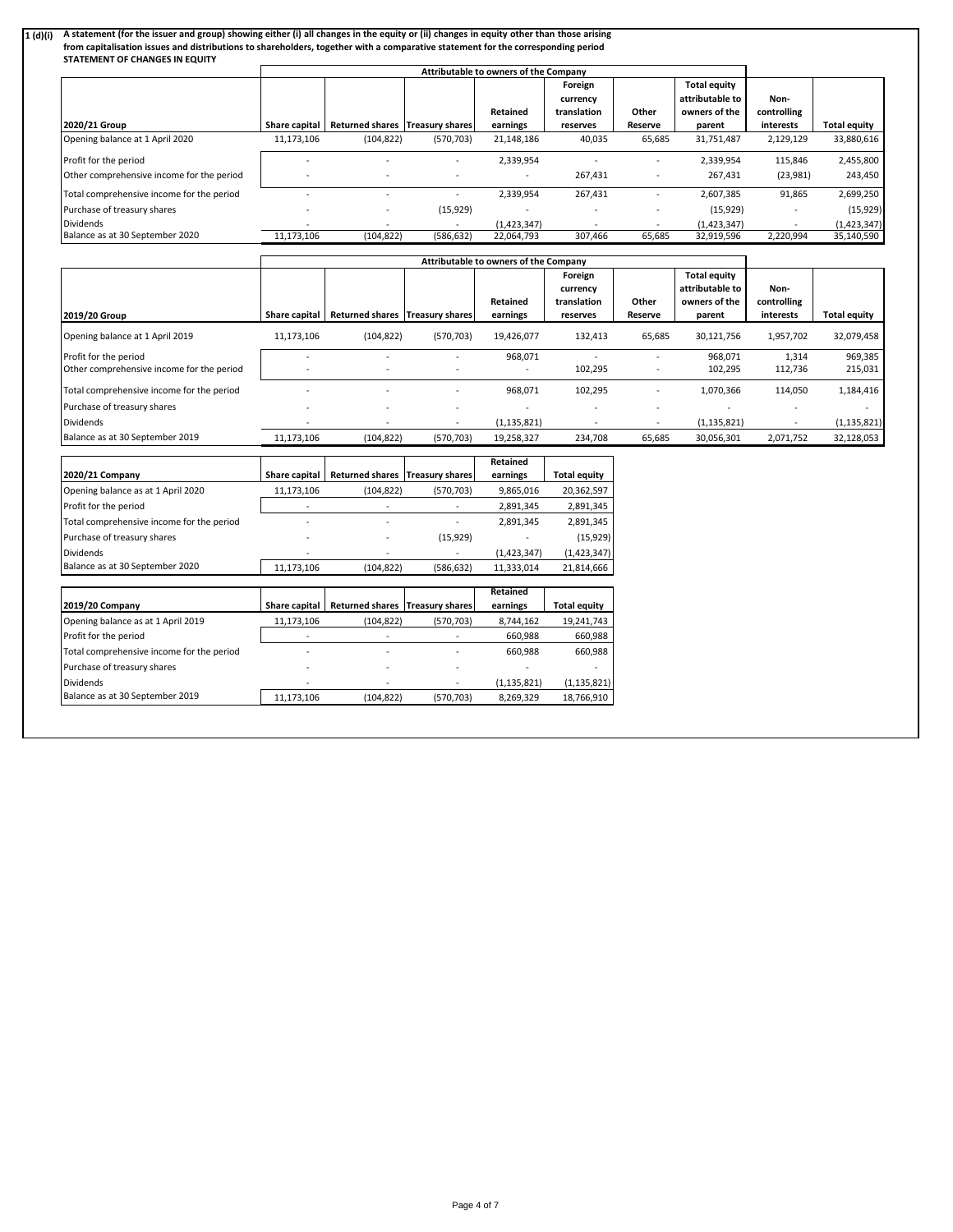**1 (d)(ii)** Detail of any changes in the company's share capital arising from rights issues, bonus issues, share buy-backs, exercise of share options or warrants, conversion of other issues of equity securities, issue of shares for cash or as consideration for acquisition or for any other purpose since the end of the previous period reported on. State also the number of shares that may be issued on conversion of all the outstanding convertibles as at the end of the current financial period reported on and as at the end of the corresponding period of the immediately preceding financial period. State also the number of shares held as treasury shares and the number of subsidiary holdings, if any, and the percentage of the aggregate number of treasury shares and subsidiary holdings held against the total number of shares outstanding in a class that is listed as at the end of the current financial period reported on **and as at the end of the corresponding period of the immediately preceding financial year.**

| <b>Treasury shares</b>      |              | HY2020/21 | HY2019/20    |         |  |
|-----------------------------|--------------|-----------|--------------|---------|--|
|                             | No. of share |           | No. of share | SŚ      |  |
| Balance as at 1 April       | 2.577.000    | 570.703   | 2.577.000    | 570.703 |  |
| Purchased during the period | 62.500       | 15.929    | -            |         |  |
| Balance as at 30 September  | 2,639,500    | 586.632   | 2,577,000    | 570.703 |  |

 $1$  (d)(iii)  $\,$  To show the total number of issued shares excluding treasury shares as at the end of the current financial period and as at the end **of the immediately preceeding year.**

|                                                                               | 30.09.2020  | 31.03.2020  |  |
|-------------------------------------------------------------------------------|-------------|-------------|--|
| Total no. of issued shares (excluding treasury shares and<br>returned shares) | 113.860.500 | 113.923.000 |  |

1 (d)(iv) A statement showing all sales, transfers, disposal, cancellation and/or use of treasury shares as at the end of the current financial **year report on.**

Not applicable as there were no sales, transfer, disposal, cancellation and/or use of treasury shares as at the end of the financial period.

1(d)(v) A statement showing all sales, transfers, cancellation and/or use of subsidiary holdings as at the end of the current financial **period reported on.**

Not applicable as there were no sales, transfer, cancellation and/or use of subsidiary holdings as at the end of the financial period.

**Whether the figures have been audited, or reviewed and in accordance with which auditing standard or practice.** 

The figures have not been audited or reviewed by the auditors.

**Where the figures have been audited or reviewed, the auditors' report (including any qualifications or emphasis of matter).**

Not applicable.

**2**

**3**

**4**

**5**

**6**

**7**

Whether the same accounting policies and methods of computation as in the issuer's most recently audited annual financial **statements have been applied.**

The Group has applied the same accounting policies and methods of computation in the preparation of the consolidated financial statements for the current reporting period compared with the audited financial statements as at 31 March 2020 except for the adoption of new or revised SFRS(I) and INT SFRS(I) that are mandatory for financial years beginning on or after 1 April 2020. The adoption of these SFRS(I) and INT SFRS(I) has no significant impact on the Group's consolidated financial statements.

If there are any changes in the accounting policies and methods of computation, including any required by an accounting **standard, what has changed, as well as the reasons for, and the effect of, the change.**

Please refer to item 4 above.

Earnings per ordinary share of the group for the current period reported on and the corresponding period of the immediately **preceding financial year, after deducting any provision for preference dividends.**

|                                                              | Group       |             |
|--------------------------------------------------------------|-------------|-------------|
| Earnings per ordinary share (cents)                          | 30.09.2020  | 30.09.2019  |
| Based on weighted average number of ordinary shares in issue | 2.05        | 0.85        |
| Based on a fully diluted basis                               | 2.05        | 0.85        |
| Weighted average number of shares                            | 113.911.388 | 113.923.000 |

Net asset value (for the issuer and group) per ordinary share based on issued share capital of the issuer at the end of the (a) **current period reported on and (b) immediately preceding financial year.**

|                                                                                                             | Group      |            | Company    |            |
|-------------------------------------------------------------------------------------------------------------|------------|------------|------------|------------|
|                                                                                                             | 30.09.2020 | 31.03.2020 | 30.09.2020 | 31.03.2020 |
|                                                                                                             | Cents      | Cents      | Cents      | Cents      |
| Net asset value per ordinary share based on issued share<br>capital as at the end of the period reported on | 28.91      | 27.87      | 17.99      | 17.87      |

Net asset value per ordinary share for the period ended 30 September 2020 was calculated based on net assets of the Group and Company after deducting non controlling interests divided by 113,860,500 shares, excluding 2,639,500 treasury shares and 681,818 returned shares. (FY2019/20:113,923,000 shares, excluding 2,577,000 treasury shares and 681,818 returned shares).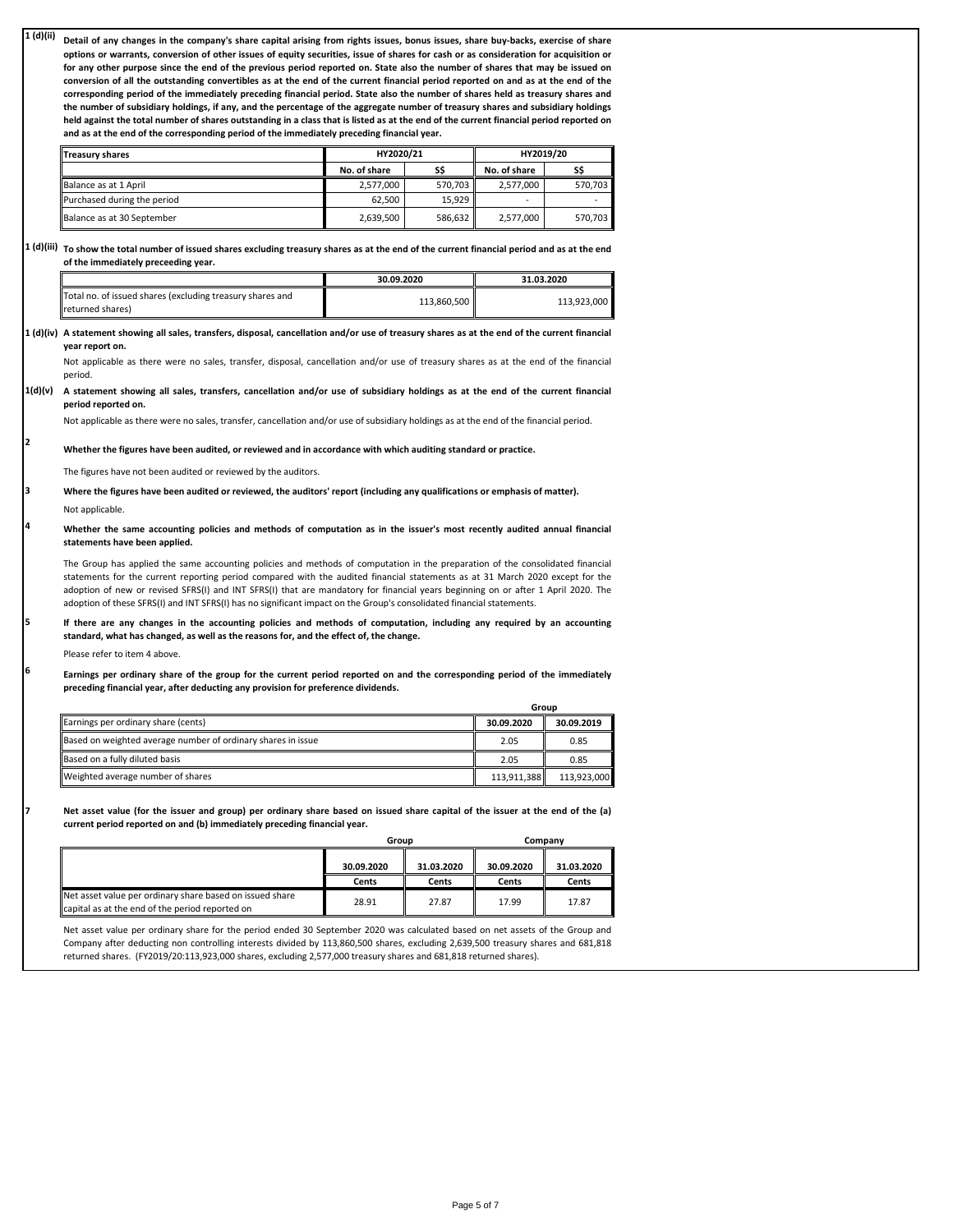A review of the performance of the group, to the extent necessary for a reasonable understanding of the group's business. It must include a discussion on the following:- (a) any significant factors that affected the turnover, costs, and earnings of the group for the current financial period reported on, including (where applicable) seasonal or cyclical factors; and (b) any material factors that **affected the cash flow, working capital, assets or liabilities of the group during the current financial period reported on.**

#### Turnover, Earnings & Cost

**8**

**9**

**10**

Revenue increased by \$12.9mil or 17.3% from \$74.2mil in HY2019/20 to \$87.1mil in HY2020/21 and almost all the increase was attributable to stronger demand for video collaboration tools mainly driven by the rising work from home, learn from home trends. Additionally, demand for gaming accessories also improved due to popularity of online video games amid the pandemic-led stay at home environment.

Gross profits increased by about \$1.2mil or 17.3% from \$6.7mil in HY2019/20 to \$7.9mil in HY2020/21 mainly from higher revenue from the accessories segment. Gross profit margin remain relatively stable at 9.1% for both periods.

Other operating income increased by \$0.6mil or 301.2% from \$0.2mil in HY2019/20 to \$0.8mil HY2020/21 and a substantial part of the increase came from government support including Job Support Scheme, Capability Development Grant and Professional Conversion Programmes.

The Group saw a marginal decrease in selling and distribution expenses of about \$28.7k or 0.9% to \$3.2mil in HY2020/21 as the Group spent less on travelling.

General and administrative expenses increased by \$0.1mil or 5.3% as the Group recorded a loss on deregistration of a subsidiary amounting to \$0.1mil.

An increase in foreign exchange gain of \$0.1mil was recorded in HY2020/21 and these came from Malaysia ringgit strengthening against the USD.

Finance expenses decreased by about \$35.9k or 44.1% to \$45.5k for HY2020/21 as trade bills and bank loans were paid in full as at HY2020/21.

#### Assets & Liabilities, Cash flow

The non current assets decreased by \$0.6mil or 15.6%, from \$4.2mil in FY2019/20 to \$3.6mil in HY2020/21 as the Group depreciate the property, plant and equipment and the right of use assets.

The Group saw trade receivables decreased by \$0.3mil or 1.3% from \$22.1mil in FY2019/20 to \$21.8mil in HY2020/21 and the trade receivables turnover in days decreased to 46 days (FY2019/20:53 days).

Specific allowance has been made for doubtful debts after due consideration by the management and Board.

The trade payables decreased by \$2.8mil or 15.7% from \$17.6mil in FY2019/20 to \$14.8mil in HY2020/21 with turnover days decreased to 37 days (FY2019/20:55 days).

Inventory increased by \$2.7mil or 12.8% from \$21.1mil in FY2019/20 to \$23.8mil in HY2020/21. Inventory turnover in days decreased to 52 days (FY2019/20: 63 days). Specific allowance has been made for slow moving items and management deems it as adequate.

The Group paid up all trade bills and bank loans and there were no bank borrowings as at HY2020/21.

Cash from operations decreased to about \$0.7mil as the Group improved the collection from trade and other receivables for payment of trade payables, trade bills and bank loans.

Where a forecast, or a prospect statement, has been previously disclosed to shareholders, any variance between it and the actual **results.**

No forecasts have been provided previously.

A commentary at the date of the announcement of the significant trends and competitive conditions of the industry in which the **group operates and any known factors or events that may affect the group in the next reporting period and the next 12 months.**

While the pandemic has brought disruptions to businesses and consumers, the prudent strategy adopted by the company has reaped rewards and we are able to deliver higher profits for this half year results.

Uncertainties in the industry and overall business activities are expected, as evidenced from the recent rising number of covid-19 cases in various countries in the region and globally. The continued demand for IT products from changes in businesses and individual practices may be positive for the IT industry. We will continue to remain vigilant in our inventory management and cashflow management for the second half of the financial year.